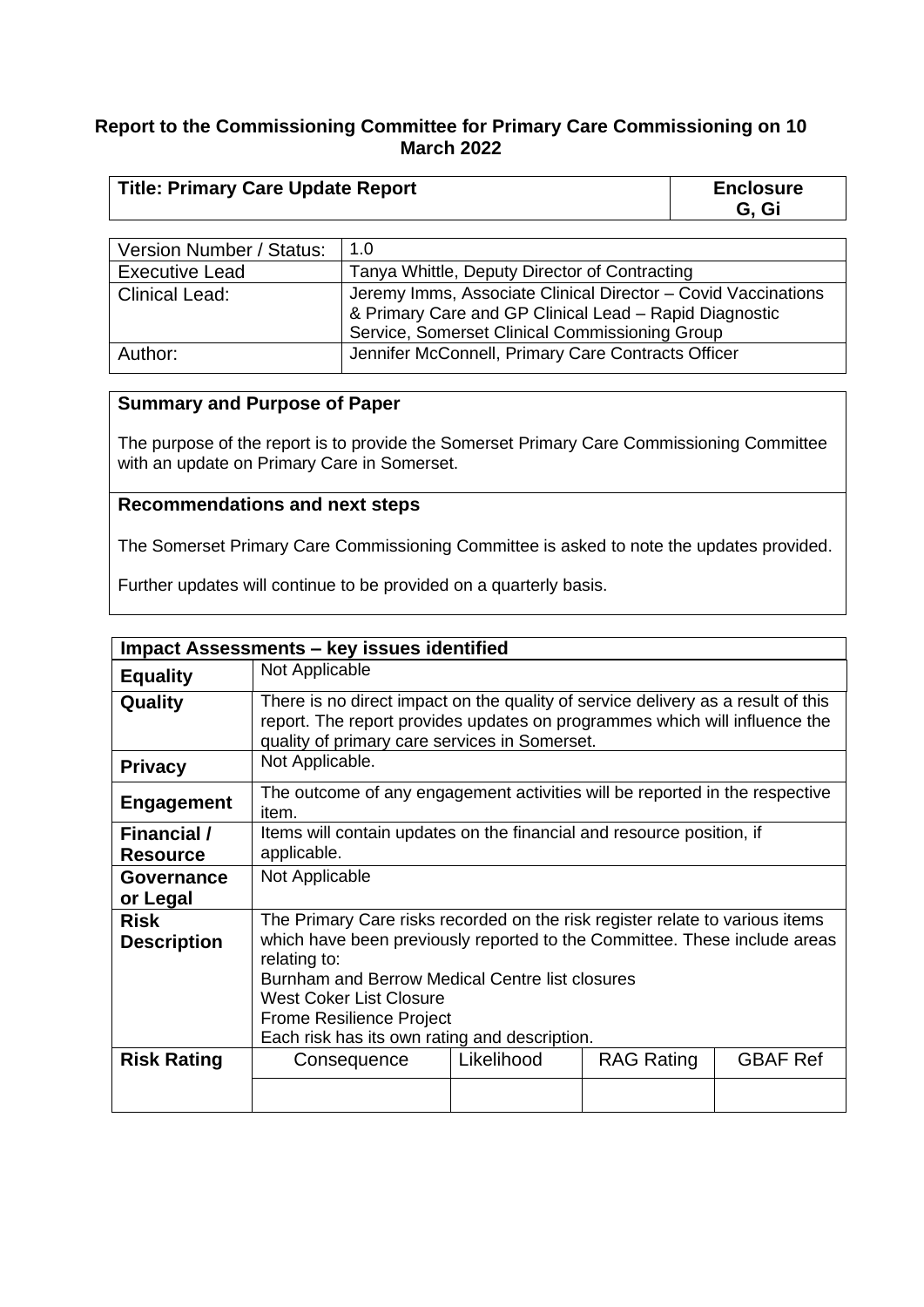# **PRIMARY CARE UPDATE**

# **SOMERSET PRIMARY CARE COMMISSIONING COMMITTEE**

10 March 2022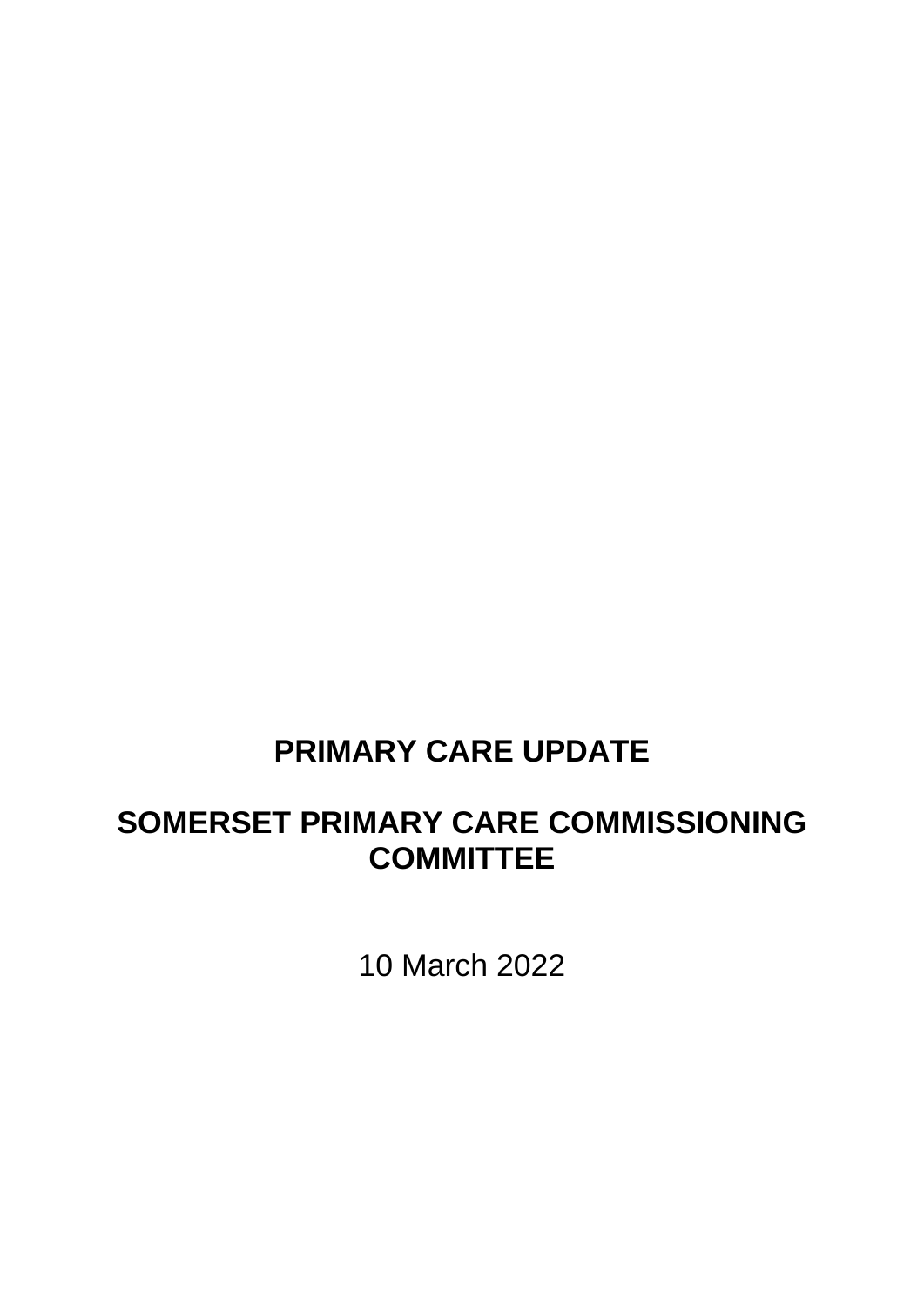| <b>CONTENTS</b>   |                                                          | <b>PAGE</b>    |
|-------------------|----------------------------------------------------------|----------------|
| Item 1            | <b>Current Contracts</b>                                 |                |
| Item <sub>2</sub> | Mergers and Integrations                                 | 1              |
| Item <sub>3</sub> | <b>Contract Expiries and Procurements</b>                | 1              |
| Item 4            | <b>Temporary Practice Closures</b>                       | 1              |
| Item <sub>5</sub> | <b>Practice Boundary Changes</b>                         | 3              |
| Item <sub>6</sub> | <b>Branch Surgery Closures and Changes</b>               | 3              |
| Item <sub>7</sub> | <b>Contract Breach and Remedial Notices</b>              | 3              |
| Item 8            | <b>Contract Appeals</b>                                  | 3              |
| Item 9            | Sub-Contracting/Practices Working at Scale               | 3              |
| Item 10           | Premises                                                 | 4              |
| Item 11           | <b>West Coker Temporary List Closure</b>                 | 4              |
| Item 12           | <b>Burnham and Berrow Medical Centre List</b><br>Closure | 4              |
| Item 13           | <b>Frome Resilience Project</b>                          | 5              |
| Item 14           | Winter Flu update                                        | 5              |
| Item 15           | <b>Patient Survey Update</b>                             | 6              |
| Item 16           | <b>Internal Audit</b>                                    | 6              |
| Item 17           | Items discussed at PCOG                                  | $\overline{7}$ |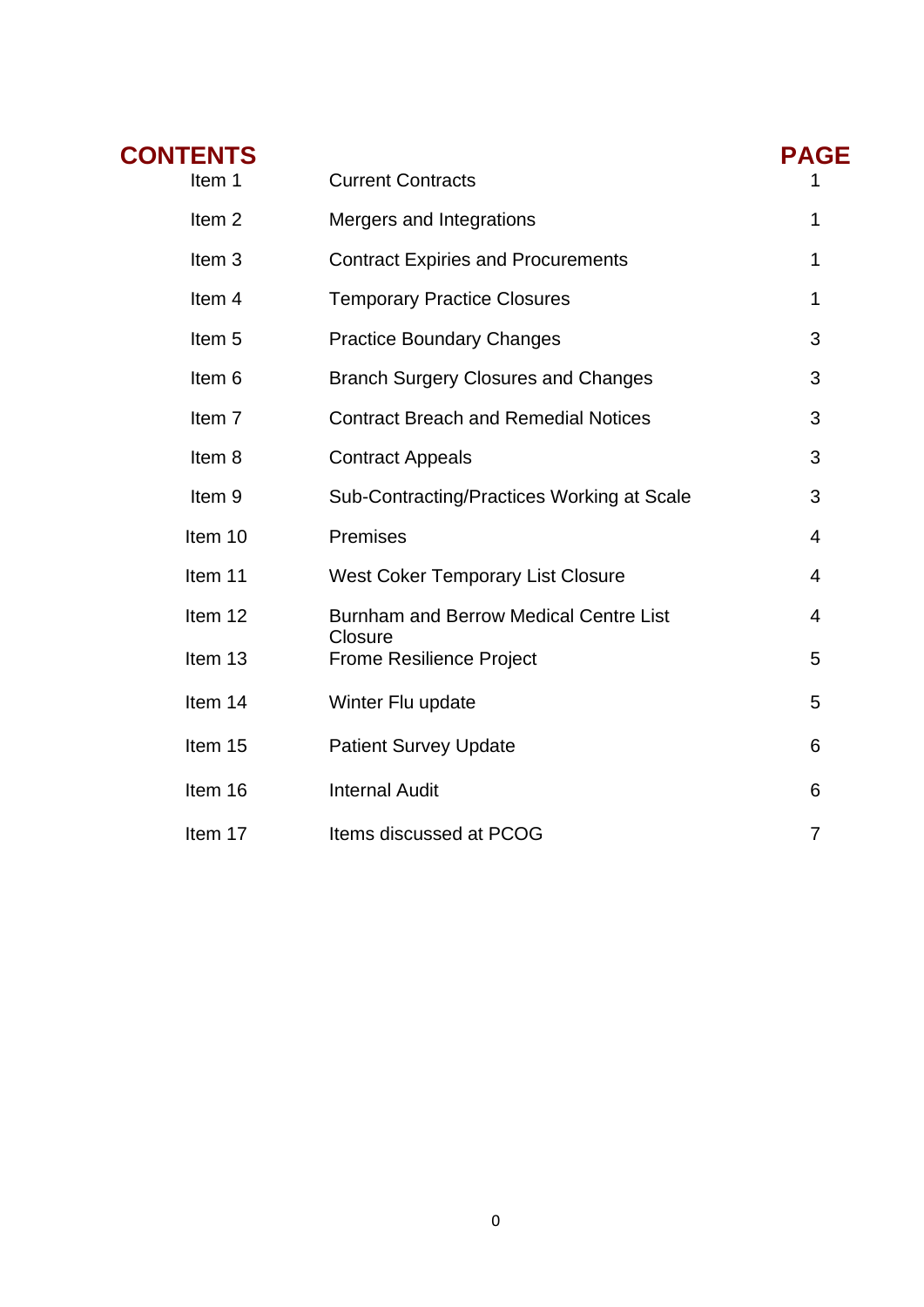# **ITEM 1: Current Contracts**

#### 1.1

| <b>GMS</b> | <b>PMS</b> | <b>APMS</b> | Total |
|------------|------------|-------------|-------|
| 47         | 17         |             | 64    |

#### 1.2 **Practices with only one GP holding the contract**

| <b>Practice</b>                | Code   | CCG      | <b>Contract</b><br><b>Type</b> | <b>Provider</b> |
|--------------------------------|--------|----------|--------------------------------|-----------------|
| West Coker Surgery             | Y01163 | Somerset | <b>GMS</b>                     |                 |
| <b>Tawstock Medical Centre</b> | L85619 | Somerset | <b>PMS</b>                     |                 |

## **ITEM 2: Mergers and Integrations**

2.1 The following mergers and integrations have been approved with effect from various dates from 2019 onwards:

**Practices merging from 2019 onwards**

Bruton Surgery integrated with Symphony Healthcare Services Ltd 1 February 2019 Harley House Surgery and Irnham Lodge Surgery (Minehead) merged 1 April 2019 Creech Medical Centre integrated with Taunton and Somerset NHS Foundation Trust on

1 April 2019

North Petherton Surgery integrated with Somerset Partnership NHS Foundation Trust on 1 October 2019

Exmoor Medical Centre integrated with Symphony Healthcare Services Ltd on 1 April 2020 Ryalls Park Medical Centre Integration into SHS Ltd took place on 01 April 2021

Creech Medical Centre, Lister House Surgery\*, North Petherton Surgery and Warwick House Medical Centre\*\* integrated with SHS Ltd on 1 October 2021 following a transfer from Somerset NHS Foundation Trust

Lister House Surgery integrated with Taunton and Somerset NHS Foundation Trust in August 2018

Warwick House Medical Centre integrated with Taunton and Somerset NHS Foundation Trust in April 2017

## **ITEM 3: Contract Expiries and Procurements**

3.1 **Contract Expiries**

There are currently none in Somerset.

- 3.2 **Contract Terminations**  There are currently none in Somerset.
- 3.3 **Contract Procurement**  There are currently none in Somerset

# **ITEM 4: Temporary Practice Closures**

#### **Temporary Practice Closures**

| 4.1 | The table below details the number of applications received since the January 2022: |  |  |                            |  |  |                                                |
|-----|-------------------------------------------------------------------------------------|--|--|----------------------------|--|--|------------------------------------------------|
|     | .                                                                                   |  |  | 0.55/0.4/0.000.40.00.40.00 |  |  | $\mathbf{A}$ and $\mathbf{A}$ and $\mathbf{A}$ |

| <b>Ryalls Park</b>              | 25/01/2022 13:00-16:00 | Approved |
|---------------------------------|------------------------|----------|
|                                 | 23/02/2022 13:00-16:00 |          |
|                                 | 23/03/2022 13:00-16:00 |          |
|                                 | 28/04/2022 13:00 16:00 |          |
| Martock Surgery & South         | 20/01/2022 13:30-18:30 | Approved |
| <b>Petherton Medical Centre</b> | 26/01/2022 13:30-18:30 |          |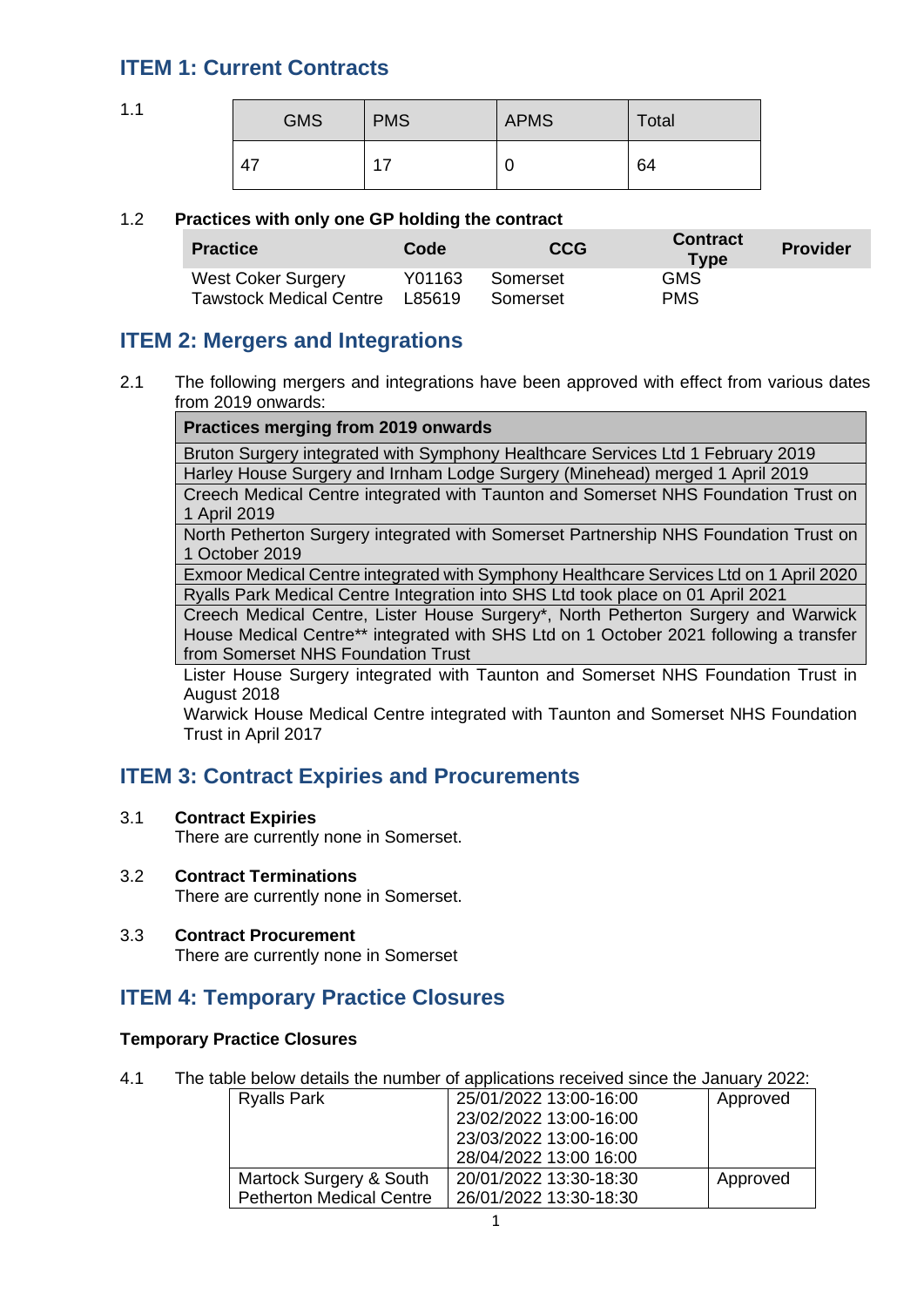|                                 | 17/02/2022 13.30-18.30 |          |
|---------------------------------|------------------------|----------|
|                                 | 17/03/2022 13.30-18.30 |          |
|                                 | 21/04/2022 13.30-18.30 |          |
|                                 | 19/05/2022 13.30-18.30 |          |
|                                 | 16/06/2022 13.30-18.30 |          |
| <b>Hamdon Medical Centre</b>    | 26/01/2022 13:00-18:30 | Approved |
|                                 | 03/02/2022 13:00-18:30 |          |
|                                 | 03/03/2022 13:00-18:30 |          |
|                                 | 07/04/2022 13:00-18:30 |          |
|                                 | 05/05/2022 13:00-18:30 |          |
|                                 | 02/06/2022 13:00-18:30 |          |
|                                 | 07/07/2022 13:00-18:30 |          |
| <b>Lister House Partnership</b> | 24/02/2022 13:30-18:30 | Approved |
|                                 | 23/04/2022 13:30-18:30 |          |
|                                 | 23/06/2022 13:30-18:30 |          |
|                                 | 25/08/2022 13:30-18:30 |          |
|                                 | 27/10/2022 13:30-18:30 |          |
|                                 | 15/12/2022 13:30-18:30 |          |
| <b>Crewkerne Health Centre</b>  | 26/01/2022 13:30-18:30 | Approved |
|                                 | 15/02/2022 13:30-18:30 |          |
|                                 | 16/03/2022 13:30-18:30 |          |
|                                 | 14/04/2022 13:30-18:30 |          |
|                                 | 17/05/2022 13:30-18:30 |          |
|                                 | 15/06/2022 13:30-18:30 |          |
|                                 | 21/07/2022 13:30-18:30 |          |
| Penn Hill Surgery               | 18/01/2022 13:30-17:00 | Approved |
|                                 | 16/02/2022 13:30-17:00 |          |
|                                 | 17/03/2022 13:30-17:00 |          |
| <b>St James Medical Centre</b>  | 25/01/2022 13:00-16:00 | Approved |
|                                 | 23/02/2022 13:00-16:00 |          |
|                                 | 24/03/2022 13:00-16:00 |          |
|                                 | 29/04/2022 13:00-16:00 |          |
|                                 | 24/05/2022 13:00-16:00 |          |
|                                 | 29/06/2022 13:00-16:00 |          |
|                                 | 28/07/2022 13:00-16:00 |          |
|                                 | 19/08/2022 13:00-16:00 |          |
|                                 | 20/09/2022 13:00-16:00 |          |
|                                 | 19/10/2022 13:00-16:00 |          |
|                                 | 24/11/2022 13:00-16:00 |          |
|                                 | 16/12/2022 13:00-16:00 |          |
| <b>Bruton Surgery</b>           | 16/02/2022 12:00-14:00 | Approved |
|                                 | 15/03/2022 12:00-14:00 |          |
|                                 | 26/04/2022 12:00-14:00 |          |
|                                 | 18/05/2022 12:00-14:00 |          |
|                                 | 21/06/2022 12:00-14:00 |          |
|                                 | 20/07/2022 12:00-14:00 |          |
|                                 | 16/08/2022 12:00-14:00 |          |
|                                 | 21/09/2022 12:00-14:00 |          |
|                                 | 18/10/2022 12:00-14:00 |          |
|                                 | 16/11/2022 12:00-14:00 |          |
|                                 | 13/12/2022 12:00-14:00 |          |
| <b>Highbridge Medical</b>       | 15/03/2022 13:00-18:00 | Approved |
| Centre                          | 19/04/2022 13:00-18:00 |          |
|                                 | 17/05/2022 13:00-18:00 |          |
|                                 | 21/06/2022 13:00-18:00 |          |
|                                 | 19/07/2022 13:00-18:00 |          |
|                                 | 16/08/2022 13:00-18:00 |          |
|                                 | 20/09/2022 13:00-18:00 |          |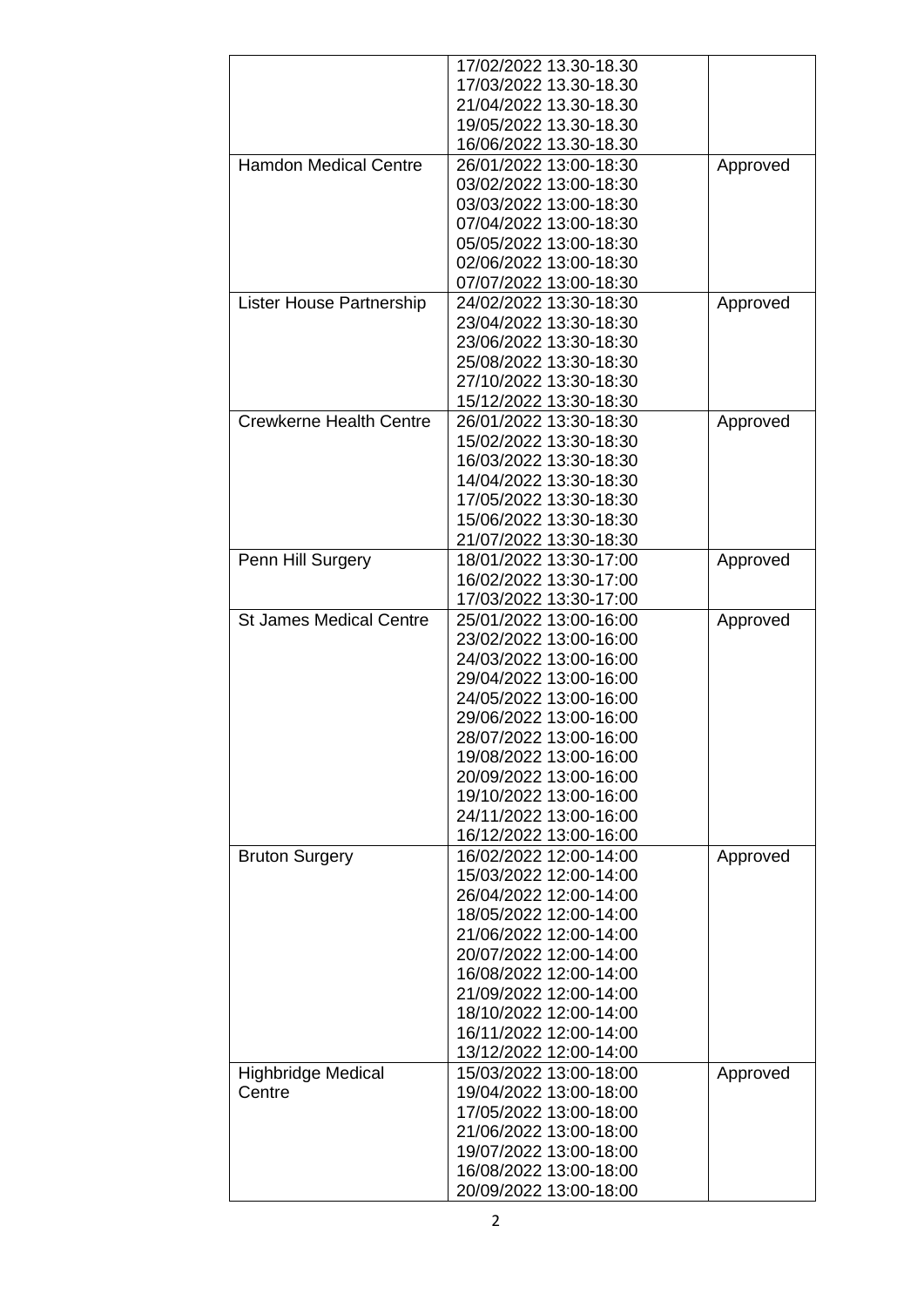| <b>Frome Medical Practice</b>       | 22/03/2022 14:00-17:00<br>17/05/202 14:00-17:00 | Approved |
|-------------------------------------|-------------------------------------------------|----------|
| <b>Glastonbury Health</b><br>Centre | 06/04/2022 13:00-15:00                          | Approved |

# **ITEM 5: Practice Boundary Changes**

#### **West Coker Boundary Change**

- 5.1 Somerset CCG has been supporting West Coker Surgery with a number of operational challenges recently, recognising the position the practice finds themselves with reduced clinical capacity. As part of these discussions, it came to light that the contractual practice boundary did not reflect the boundary being operated.
- 5.2 In 2016 two previously named Westlake Surgery practices merged to become West Coker Surgery; both Westlake practices operated differing boundaries – one of which was significantly larger. It was formally agreed by an NHS England Committee that West Coker Surgery could reduce the overall boundary significantly to recognise the reduced clinical capacity, on the condition a proportion of Crewkerne was included to provide patient choice. There were further discussions between the practice and NHS England on whether Crewkerne should be included however neither party have any evidence to support a final decision; although we do have a copy of the Governance report approving the recommendation to reduce the overall boundary. On the understanding the agreement was formalised, West Coker Surgery began operating the revised boundary (excluding Crewkerne) however a contract variation was not enacted by NHS England to formalise the amendment.
- 5.3 Throughout our recent communication the practice shared concern that operating the formal contractual boundary (which they haven't for 5 years) had the potential to increase operational pressure to the point where a contract hand-back would have to be considered. On this basis it was agreed with the practice that given there is formal Committee agreement from NHS England that the reduced boundary could be operated, we would honour the decision on the basis a section of Crewkerne is included. We have since agreed a proportion of Crewkerne to be included and enlisted the support of the CSU Mapping team to conduct analysis which further supports this decision. Given the practice has been operating this boundary for 5 years, the inclusion of Crewkerne actually provides an increase to the practice boundary and therefore benefits local patients. A contract variation has been completed to formalise the amendment.

## **ITEM 6: Branch Surgery Closures and Changes**

6.1 There have been no formal applications received for a closure or a change.

## **ITEM 7: Contract Breach and Remedial Notices**

7.1 No New contract breaches or remedial notices have been issued.

# **ITEM 8: Contract Appeals**

8.1 No new contractual appeals have been received.

## **ITEM 9: Sub-Contracting/Practices Working at Scale**

9.1 No new sub-contracting arrangements since the last report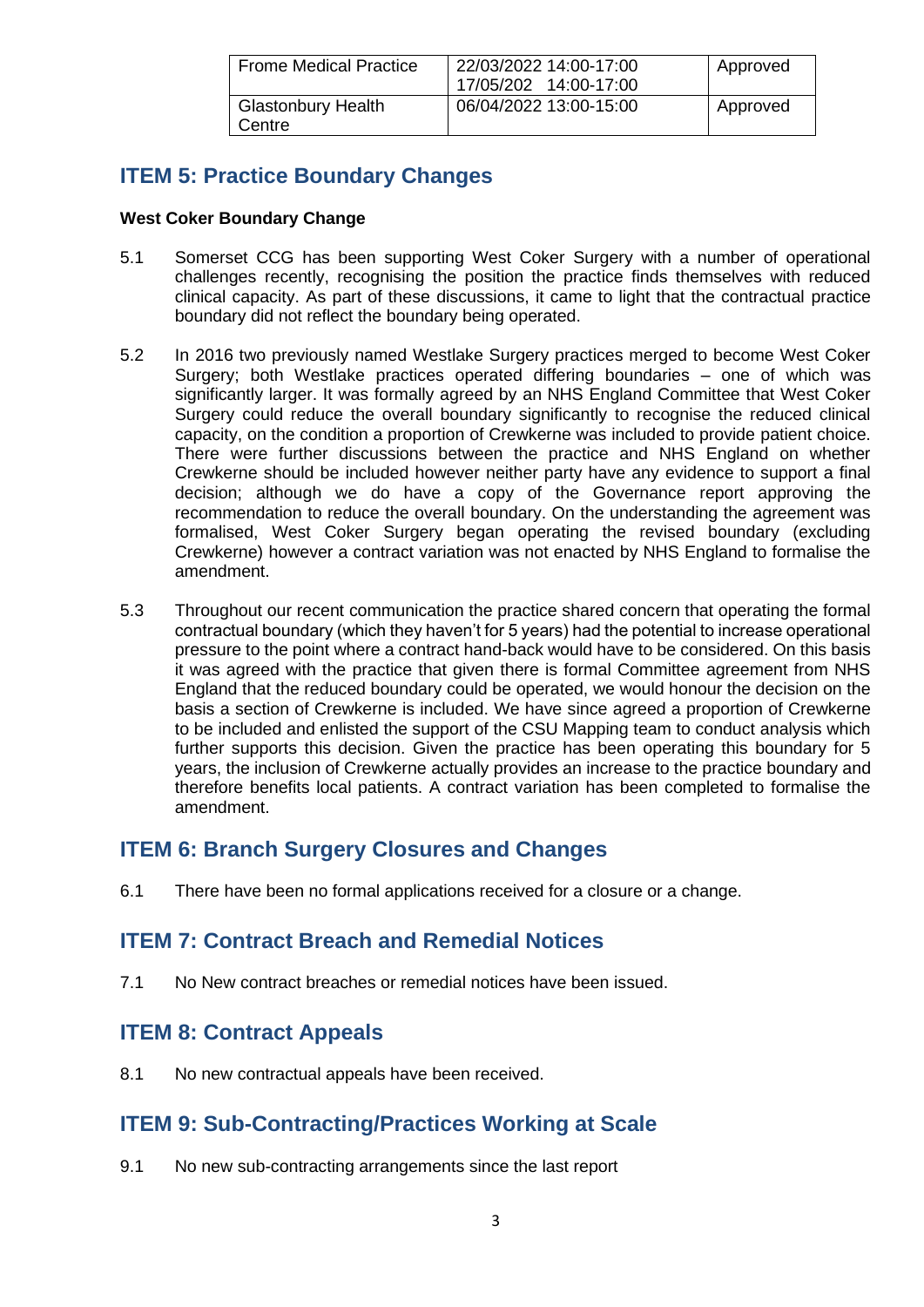# **ITEM 10: Premises**

#### **Rent Reviews**

10.1 There are currently a number of on-going rent and lease reviews; recent rent reviews include the below:

| <b>Practice</b>                                   | <b>Status</b> |
|---------------------------------------------------|---------------|
| <b>Church View Medical Centre</b>                 | On-going      |
| <b>Springmead Surgery</b>                         | On-going      |
| <b>Tawstock Medical Centre</b>                    | On-going      |
| Crewkerne Health Centre                           | On-going      |
| <b>Ryalls Park Medical Centre</b>                 | On-going      |
| <b>Essex House Medical Centre</b>                 | On-going      |
| <b>Preston Grove Medical Centre</b>               | In Dispute    |
| <b>Beckington Family Practice</b><br>(Fromefield) | On-going      |
| <b>Porlock Medical Centre</b>                     | In Dispute    |
| Milborne Port (main surgery                       | On-going      |
| Milborne Port (Rock House)                        | On-going      |
| Queen Camel                                       | On-going      |

10.2 Premises was a focal point for internal audit. There is a detailed update on the internal Audit further in this report.

# **ITEM 11: West Coker Temporary List Closure**

- 11.1 In the absence of a formal Primary Care Operational Group in December, the group received a virtual item for consideration on 15th December which was the proposed application to temporarily close the practice list at West Coker Surgery. The application is for a period of 3 months from 1 January 2022 to support practice resilience given the surgery is currently experiencing significant challenge in recruiting a salaried GP following a recent resignment in addition to a rapidly expanding list size. We are supporting the practice in their efforts to recruit, and an action plan is in place to ensure a positive outcome. The application received virtual approval and no concern was expressed.
- 11.2 Therefore, the practice list at West Coker Surgery will be closed from 1st January 2022 to 31 March 2022. We are content that the practice understands their contractual obligations whilst the list is closed.

## **ITEM 12: Burnham and Berrow Medical Centre List Closure**

12.1 Following approval at the extraordinary Primary Care Commissioning Committee Burnham and Berrow Medical Centre have put in place a patient registration list closure for 12 months starting 6 January 2022. This means the practice can legitimately refuse patient registration on a case-by-case basis, even if the patient lives within the contractual boundary for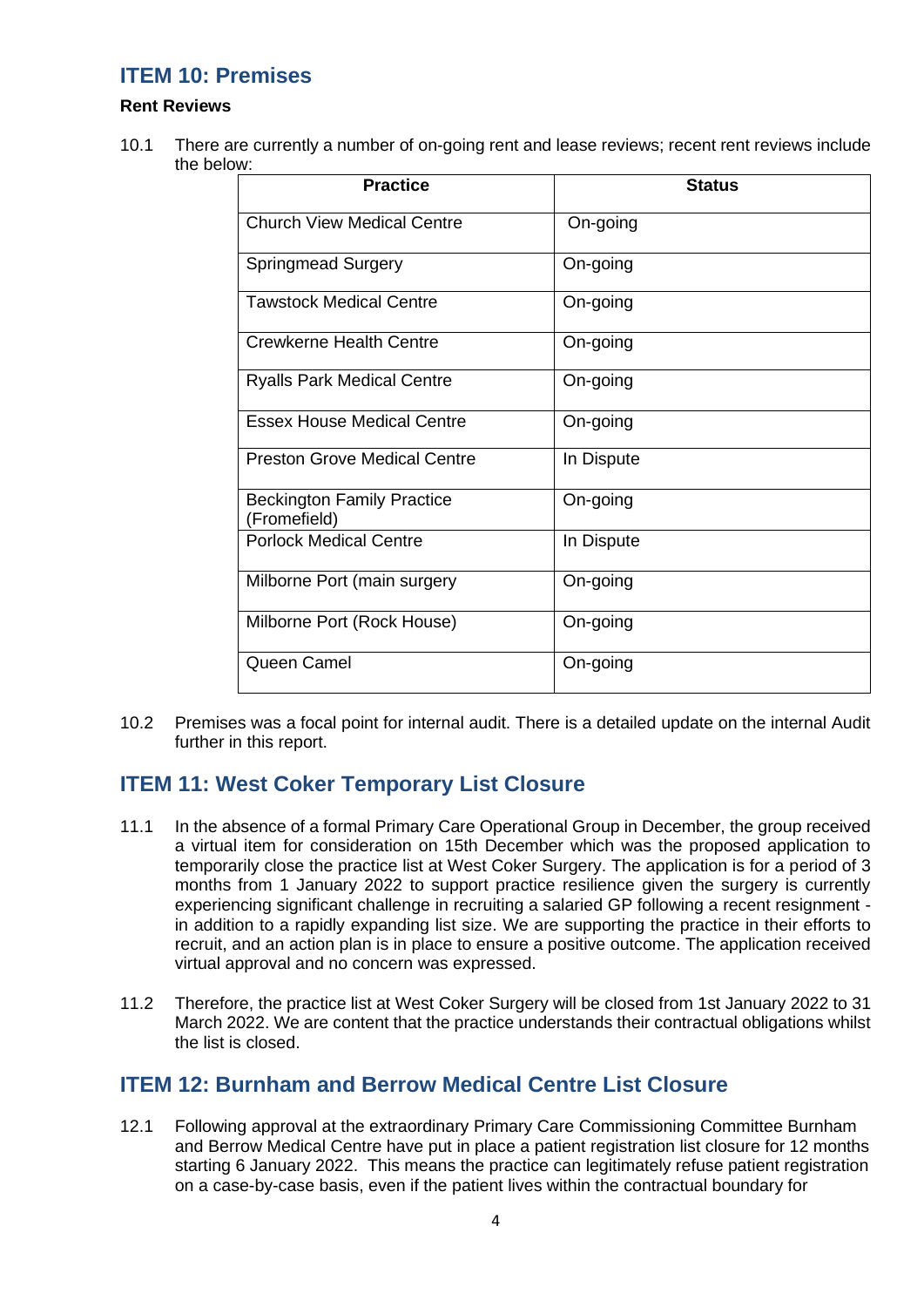accepting patients. There are some terms associated with the closure which the practice must adhere to:

- Where there has been a breakdown of patient relationship with a neighbouring practice, registration will be considered (depending on home address)
- New family members of existing registered patients will be considered for registration e.g. new-borns
- New patients moving into the area north of the current practice boundary where only Burnham and Berrow Medical Centre cover will be considered as part of any registration request to ensure patients are not left without access to care
- 12.2 Every patient that requests to join the practice during the closure should be considered on a case-by-case basis and any rejections must be recorded alongside the reason for rejection and made available to the CCG upon request.

# **ITEM 13: Frome Resilience Project**

13.1 PCOG were asked to note the latest quarterly report and to virtually approve the second year of funding (£61,794) for the Frome Resilience Project as set out in the MOU. All responses received were in support and funding has been approved. This project further develops and builds on the complex care hub service, increasing the capacity of the discharge liaison service, setting up a falls clinic and developing a home visiting service.

## **ITEM 14: Flu Vaccination**

- 14.1 Flu vaccinations from primary care are commissioned through NHSEI. The Levels of influenza circulating in the UK have remained very low – which historically influences vaccine uptake. Frontline healthcare workers vaccinations are now progressing across Somerset with, as mid February, YDH and Somerset FT at 70%.
- 14.2 Somerset eligible cohort uptake has been good in the 65+ but less so in other at risk cohorts, with the obvious caveat that system and public focus has been on covid vaccinations. Ongoing work has signalled the link between deprivation and flu vaccine uptake.
- 14.3 As we move into an ICS, we will need to consider how we bring together all vaccination programmes and target deprived communities to increase uptake. Recommendations (with the caveat that immunisations are not CCG commissioned);
	- The system needs to consider as it moves to an ICS bringing flu vaccine and other vaccination programs into mainstream primary care and infection control oversight rather than regarding as a separate program.
	- For winter 2022/23 the system should consider bringing the flu vaccine program into the same workstream as the covid vaccination program
	- The system should consider programs and investment to increase vaccinations in more deprived communities.

# **ITEM 15: Patient Survey Update**

15.1 The Primary Care Team are continuing to work with practices in relation to the GP patient survey results. Communication has been developed to outline the CCG expectation regarding patient experience and access to initiate supportive conversations with practices. James Rimmer, Chief Executive will shortly be writing to all practices in relation to primary care recovery and expectations of which the inclusion of the patient survey results will be referenced. Meetings have already taken place with a selection of providers and further discussions will take place with those providers identified as potentially requiring support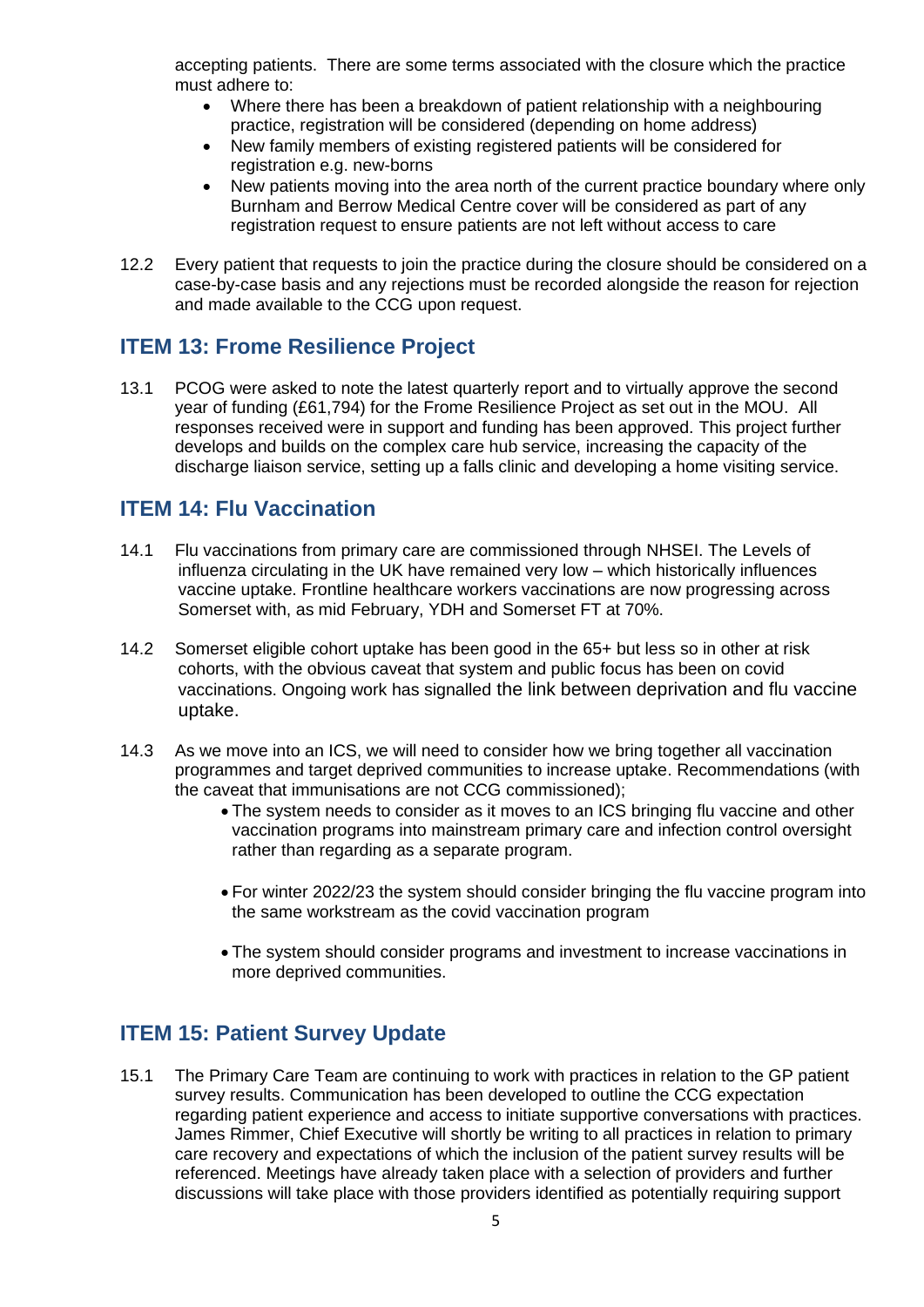over the coming weeks to address any challenges and share good practice across Somerset.

- 15.2 We have initiated conversations with Symphony Health Care Services (SHS) who are aware of our expectations regarding patient experience and are in the process of addressing this; improvement will be monitored via a new patient satisfaction survey. SHS have committed to work with the Improved Access Programme team in the future with a view to not only work on individual practices but support their work towards commonality across the organisation. We are working with SHS to confirm their action plan and will hold regular review meetings with the senior leadership team at SHS to maintain momentum.
- 15.3 The Committee is already aware of the on-going support being provided at Burnham Medical Centre and the practice is currently receiving support from the Access Improvement Programme which will strengthen the improvement of patient flow and access.
- 15.4 Shortly, once we have concluded offering our package of support to providers we will report into the Committee to share our findings, significant challenges and proposed direction of travel. We are fully committed to a collaborative approach with our providers to improve the overall general practice experience of Somerset patients.

#### **ITEM 16: Internal Audit**

- 16.1 The annual primary care delegation internal audit process was suspended in 2020/21 due to the COVID-19 pandemic and associated pressures and prioritisation of critical functions to support the pandemic response. The audit process is defined by a national framework which is designed around the NHS commissioning cycle and aims to test the following components of CCG primary care delegated responsibilities:
	- Commissioning and procurement of services;
	- Contract Oversight and Management Functions;
	- Primary Care Finance; and
	- Governance (common to each of the above areas).
- 16.2 It was agreed that the audit for 2021/22 would commence in December 2021 and test the current internal processes to provide assurance that:
	- The processes undertaken for administering the locum reimbursement scheme and rent reviews are robust
	- The processes for appointing to the Additional Roles to ensure the changes to structures are robust and correct payments are made
- 16.3 The audit aims to test both the design of process and their operational effectiveness, with each component awarded an assurance rating based on the evidence findings. The audit provides two levels of assurance, the first one is an assessment of compliance against the NHS England Framework as set out in appendix 3 and the second is an assessment against the BDO Auditors framework which is set out in appendix 2.
- 16.4 The CCG has achieved full assurance against the NHS England Framework, the highest rating available.
- 16.5 The BDO framework assess both the Design and Operational Effectiveness of the systems covered by the audit. The Design domain has been rated as Substantial assurance, the highest available, with Operational Effectiveness domain assessed as Moderate assurance.
- 16.6 As set out by the full report in appendix 1, the reason for the reduced assurance in the Operational Effectiveness domain is connected to the rent reviews process. The audit has highlighted the impact of pausing the process for 6 months during 2021/22 in response to the national mandate to prioritise services and channel available resource into the pandemic